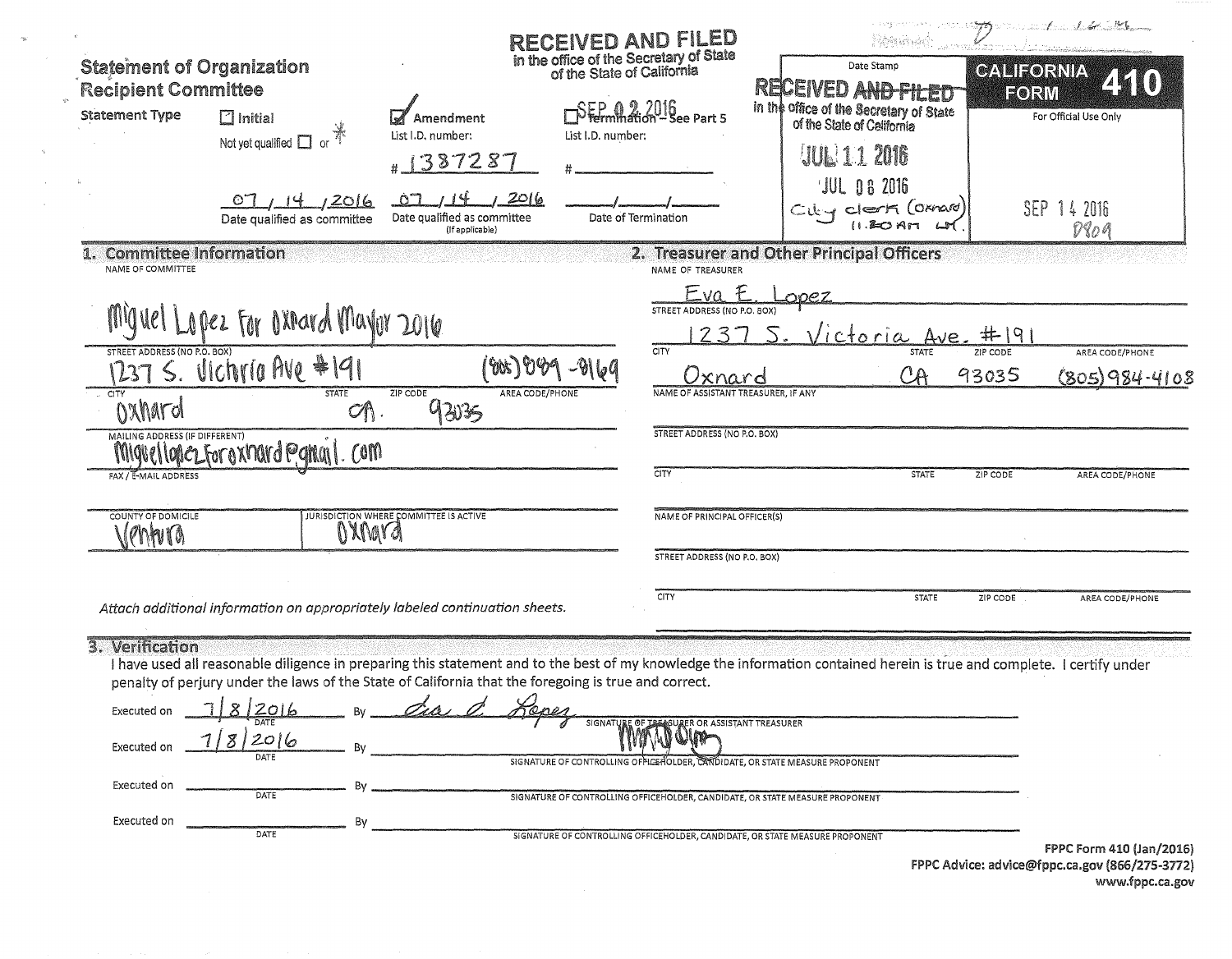## **Statement of Organization Recipient Committee**

**INSTRUCTIONS ON REVERSE** 

## COMMITTEE NAME MIGUPI 100C2 FOR 0 AM and Mayur 2016

. All committees must list the financial institution where the campaign bank account is located.

| NAME OF FINANCIAL INSTITUTION  | AREA CODE/PHONE        | <b>BANK ACCOUNT NUMBER</b>          |
|--------------------------------|------------------------|-------------------------------------|
| rille a Variabl<br>rui         | 10n <sup>2</sup><br>w. |                                     |
| ADDRESS<br>.treet<br>155C<br>瓜 | CITY<br>JMavd          | STATE<br>ZIP CODE<br>93030<br>كحكمك |

4. Type of Committee Complete the applicable sections.

**Controlled Committee** 

• List the name of each controlling officeholder, candidate, or state measure proponent. If candidate or officeholder controlled, also list the elective office sought or held, and district number, if any, and the year of the election.

• List the political party with which each officeholder or candidate is affiliated or check "nonpartisan."

• If this committee acts jointly with another controlled committee, list the name and identification number of the other controlled committee.

| NAME OF CANDIDATE/OFFICEHOLDER/STATE MEASURE PROPONENT | ELECTIVE OFFICE SOUGHT OR HELD<br>(INCLUDE DISTRICT NUMBER IF APPLICABLE) | YEAR OF ELECTION | PARTY                        |
|--------------------------------------------------------|---------------------------------------------------------------------------|------------------|------------------------------|
| $-00eZ$<br>$\iota$ $\iota$                             |                                                                           | 2016             | $\triangleright$ Nonpartisan |
|                                                        |                                                                           |                  | Nonpartisan                  |

Primarily formed to support or oppose specific candidates or measures in a single election. List below: **Primarily Formed Committee** 

| CANDIDATE(S) NAME OR MEASURE(S) FULL TITLE (INCLUDE BALLOT NO. OR LETTER) | CANDIDATE(S) OFFICE SOUGHT OR HELD OR MEASURE(S) JURISDICTION<br>(INCLUDE DISTRICT NO., CITY OR COUNTY, AS APPLICABLE) | CHECK ONE      |        |
|---------------------------------------------------------------------------|------------------------------------------------------------------------------------------------------------------------|----------------|--------|
|                                                                           |                                                                                                                        | <b>SUPPORT</b> | OPPOSE |
|                                                                           |                                                                                                                        |                |        |
|                                                                           |                                                                                                                        | JUPPORT        |        |
|                                                                           |                                                                                                                        |                |        |

FPPC Form 410 (Jan/2016) FPPC Advice: advice@fppc.ca.gov (866/275-3772) www.fppc.ca.gov

**GALIEORNA** 

EORM

Page 2

I.D. NUMBER